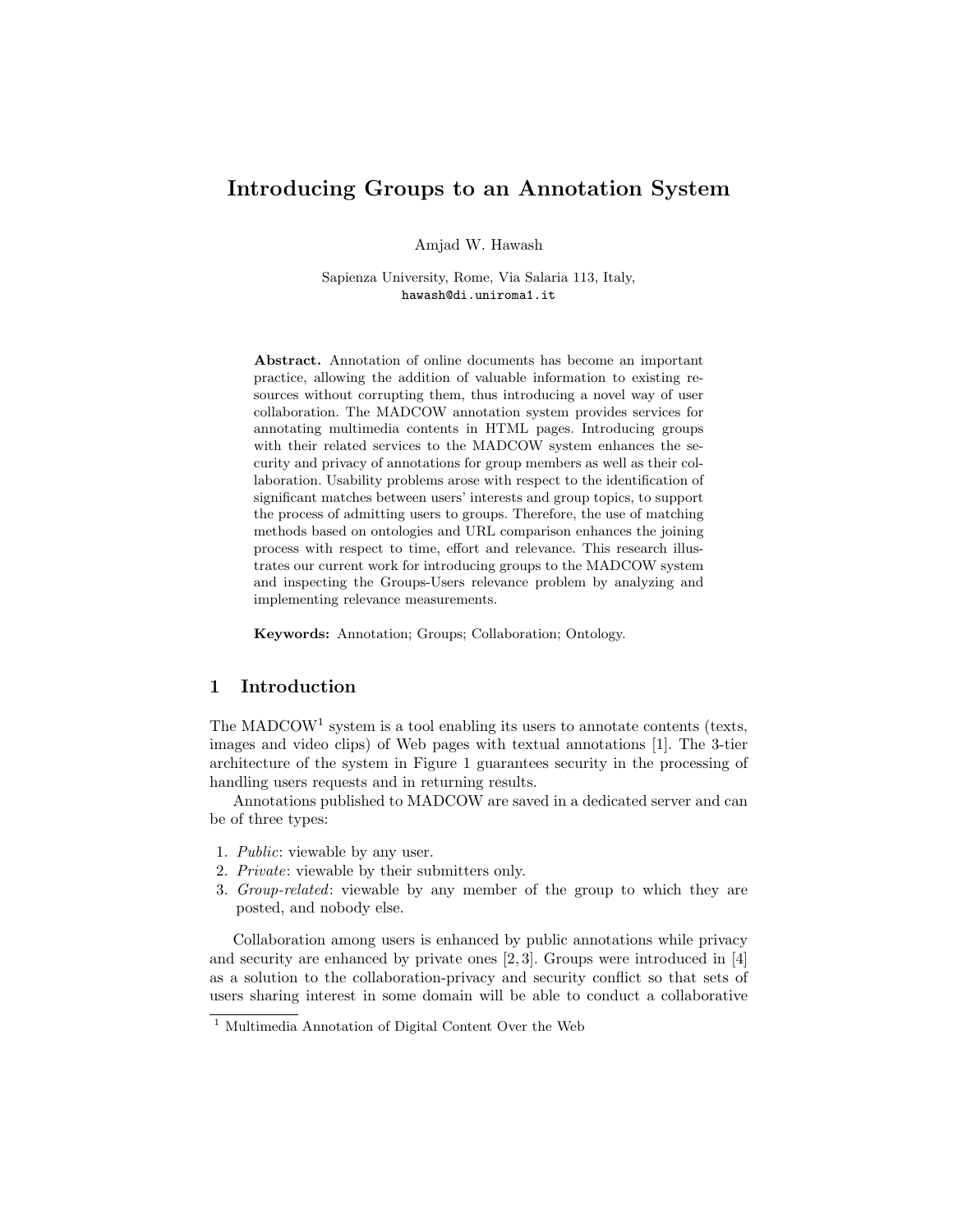

Fig. 1. MADCOW 3-tier Architecture.

discussions within one group, while keeping it protected and confidential with respect to users outside the group.

The MADCOW system supplies group owners with capabilities to manage their groups and to extend some of these capabilities to group moderators (Group owner and moderators are collectively called authorisers). They are able to create, update and delete their groups, and to select one of three different policies to allow users to join their groups, i.e. to become members:

- 1. Public: any user can join the group.
- 2. Invite: users can join the groups only if invited by some group member with authoriser status.
- 3. Apply: users apply for joining the group, and admission is subject to approval by an authoriser.

A user invited to a group is given reader or writer privileges. A reader can only read annotations. A writer can both read and submit annotations.

Further operations allow a finer management of group composition. Atomic operations for management of group members and of their annotations have been formalized and used to describe more complex ones. In particular, group owners may execute the Extraction, Union, Intersection and Subsumption operations.

Originally, only a manual process was available to allow users to join a group: a group authoriser had to select from the list of all MADCOW users the set of users to be invited, while a user had to search for groups to send join requests to their authorisers.

Eight undergraduate classes from different disciplines, for a total of 152 students, have been involved in a supervised test which lasted for 15 days. Different Human Computer Interaction metrics (such as understandability of individual steps and interface ease of use) have been tested, while the time needed to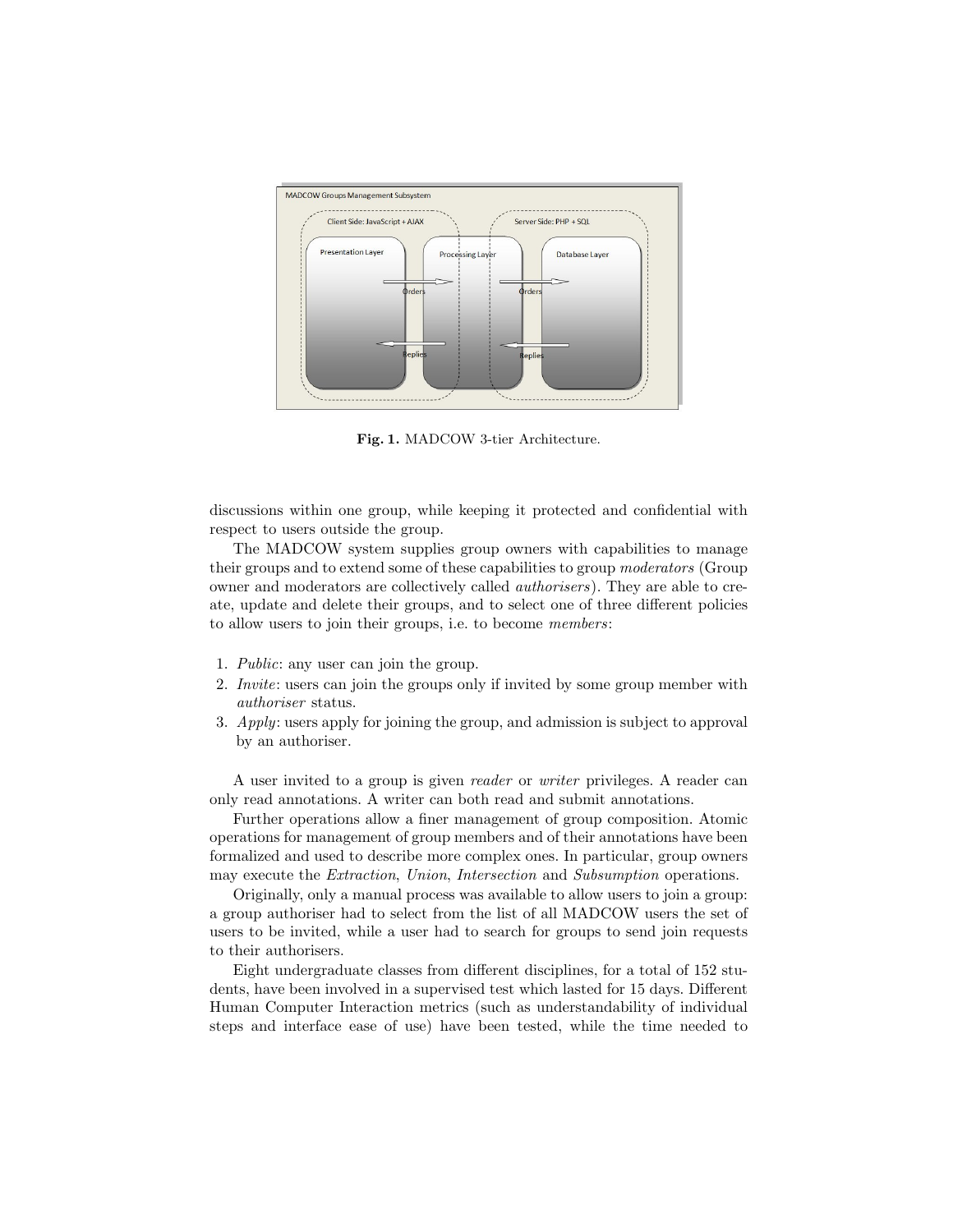complete each operation was collected in the background. Table 1 presents information about the number of times the different operations on groups were used and on the average time needed to complete an operation.

|                                           |      | $\sqrt{Create   Update  Institute  Join}$ |                    |         |
|-------------------------------------------|------|-------------------------------------------|--------------------|---------|
| $\left \# \right. \text{of times}\right $ | 721  | 51 <sup>1</sup>                           |                    | 719 125 |
| Average                                   | 37.3 |                                           | $15.9$ 99.25 $5.6$ |         |

Table 1. Number of execution and average duration (secs) for operations.

Two problems emerged with respect to this manual group joining process:

- 1. Time-Effort: The manual process is a tedious operation that consumes a lot of time (99.25 sec. as average invitation time from Table 1) and effort, especially with a huge number of users.
- 2. Irrelevance: Group authorisers have no idea about "who are the interested users to invite", and users have little indications about "which groups to join".

An automatic groups-users suggestion process has therefore been introduced. Authorisers are presented with the set of those users whose public annotations are mostly related to the group topics and could likely be interested in becoming writers. The same technique is used to suggest groups for users, so that they are presented with those groups that could interest them. Ontology-based and URLbased matching processes have been used to implement a group-user matching after defining ontological domains in the system, so that each domain is referred to some ontology and is the possible core topic for a set of groups.

Class Match Measure (CMM) presented in [5] is used to measure the groupuser relevance in the ontology-based matching. Authorisers for a group may request a ranked list of probable writers. Also users can request a ranked list of domains, for each of which the set of groups referring to it is given. A pilot test on the use of CMM has shown a decrease in the average invitation time from 99.25 to 10.6 seconds, offering a promising solution to the time, effort and irrelevance problems.

This research represents a Ph.D. work supervised by Prof. Paolo Bottoni at the Department of Computer Science at Sapienza University of Rome, Italy.

# 2 Related Work

Several tools allow creation of annotations and collaboration between annotators in various domains, but few of them deal with groups, mostly supplying public annotations only. Among those which do offer groups, little support is given for group management, making the transfer of annotations among groups difficult.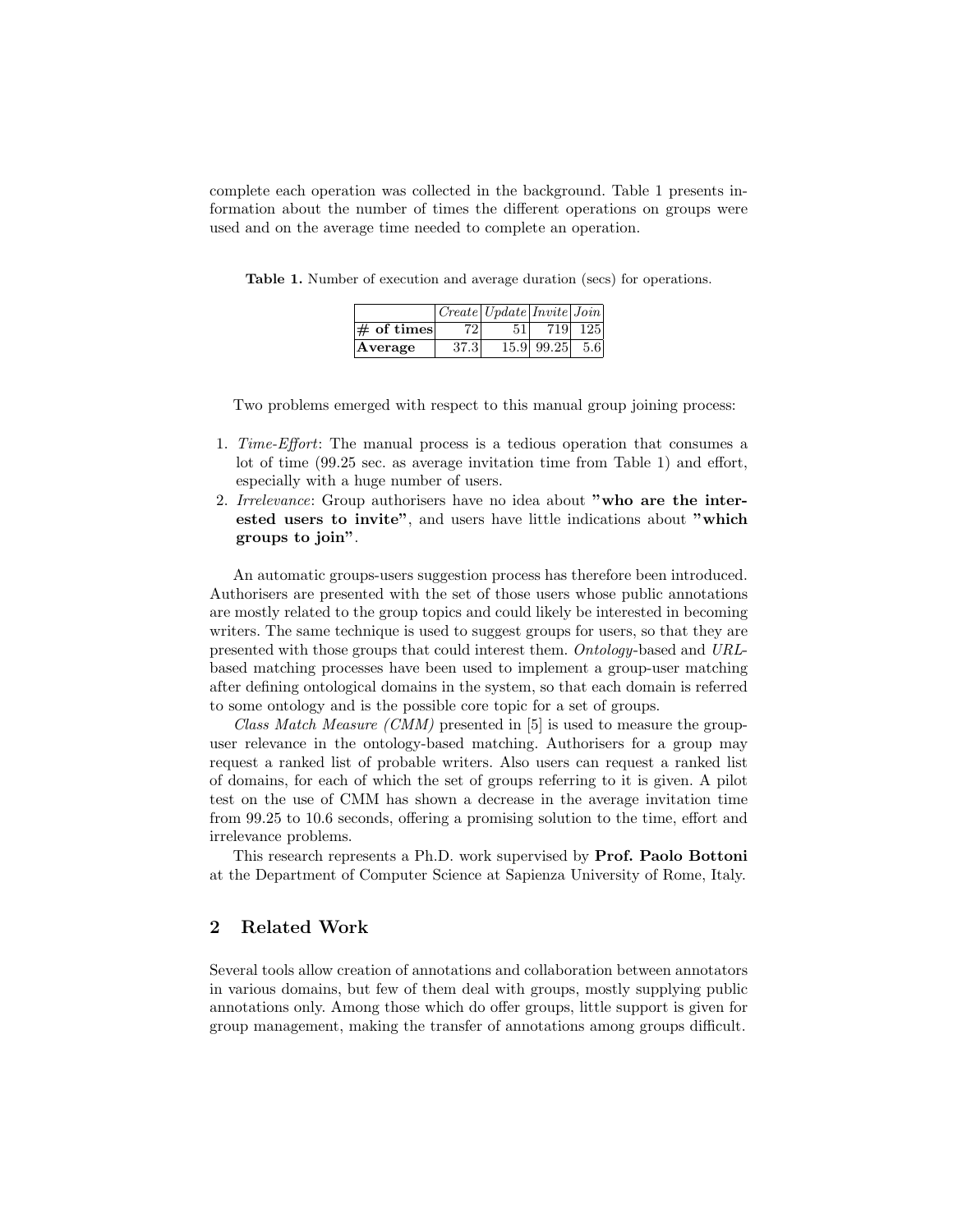Diigo Toolbar<sup>2</sup> lets users create their own groups and invite other members, and provides some services for groups archiving and dissemination. A.nnotate<sup>3</sup> takes a snapshot of a document, Web page or image, to produce a read-only copy, which can be annotated and shared with other users, depicting a kind of grouping. In Bounce<sup>4</sup>, users produce notes for snapshots of Web pages and collaborate on them with other users.

Considering group operations, some work has been done in the context of classifying documents according to user annotations [6]. The work in [7] considers the annotation of data inside databases and the propagation and merging of such annotations through queries.

Ontologies as representatives of knowledge were used in several domains. Paralic and Kostjal [8] enhanced the retrieval process by considering ontologies as representational schemes for domain knowledge. An efficiency comparison with the vector and the latent semantic indexing models obtained promising results. Patel *et al.* explored the use of ontologies in order to automate common clinical tasks, e.g. selection of a patient cohort for clinical trials, by considering the matching of patient records to clinical trials as a problem of semantic retrieval [9].

Several works deal with measuring the relevance of an ontology to a collection of terms. In [10], a similarity is defined between sets of concepts belonging to a common ontology. They define a similarity between a single concept and a set of concepts and between two sets of concepts establishing some criteria that should be met. An implementation of the relevant algorithms within the Jena framework<sup>5</sup> was also developed.

MADCOW enhances the annotation process by both introducing groups and its related services as well as solving the problem of group-user matching by combining ontology- [11] and URL-based matches.

## 3 Applied Methodology

My Ph.D. project is concerned with analyzing and implementing all MADCOW group-related services in order to enhance the group joining process, ensure security and privacy, and support collaboration for group members. Currently, our work is focused on enhancing the process of joining groups by automating the suggestion of users to groups' authorisers and of groups to users.

#### 3.1 Groups Services

The work on groups in MADCOW began by implementing their preliminary services (Adding, Updating and Deleting Groups) as well as:

<sup>2</sup> http://www.diigo.com/

<sup>3</sup> http://a.nnotate.com/

<sup>4</sup> http://www.bounceapp.com/

<sup>5</sup> http://jena.sourceforge.net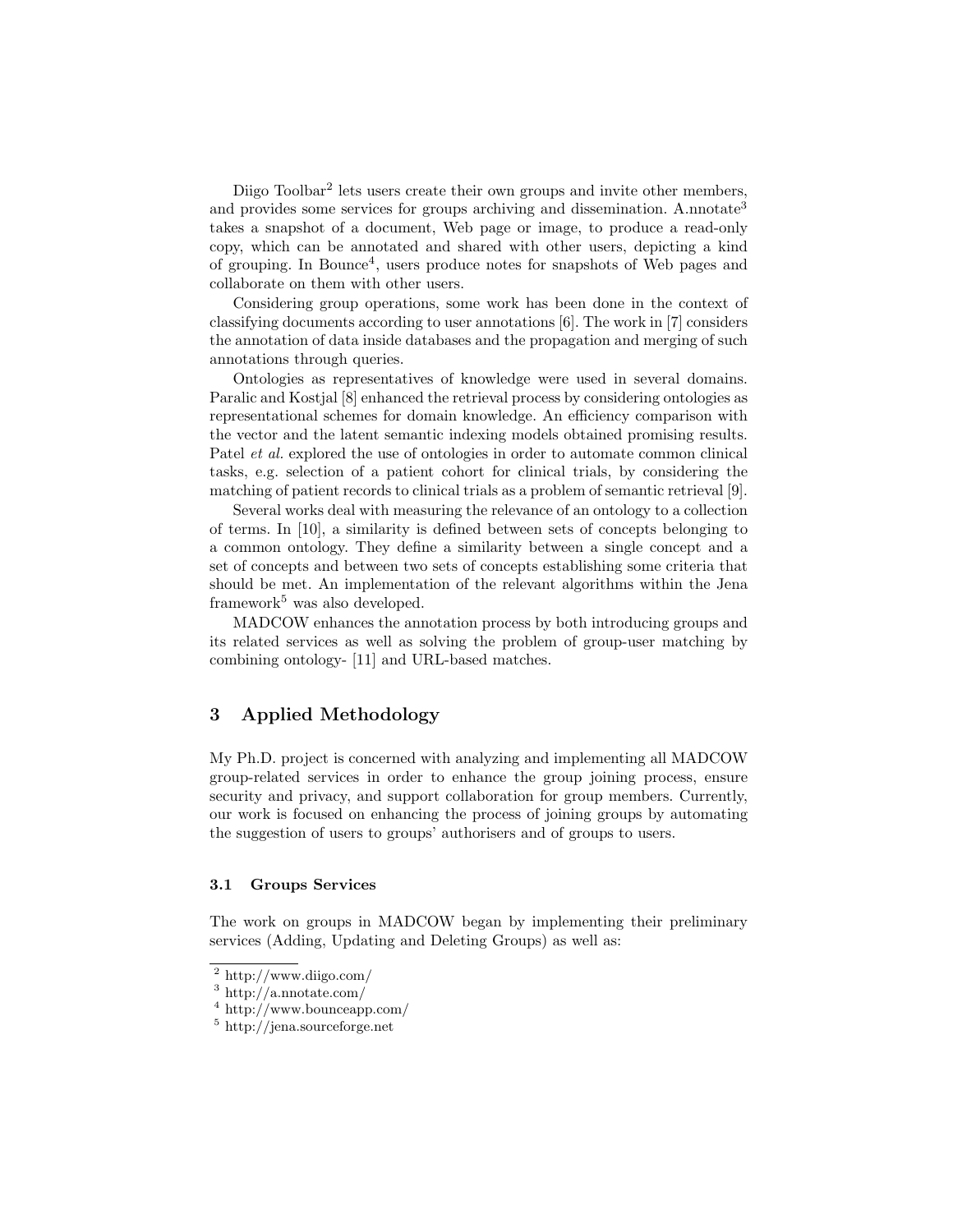- Group Management: management of invitations and applications to groups, appointment/removal of moderators, blacklists of group writers, which prevent them from adding new annotations until their removal from the blacklist, definition of restrictions on display of annotations in a group, listing all public groups in the system, and ordinary search for groups by their titles.
- Atomic Groups Operations: creation of new groups could be done manually by any user, or could be the result of atomic operations (except for subsumption). Considering groups with their contained members as sets of elements, the MADCOW system provides the following collection of setbased operations<sup>6</sup> (depicted in Figure 2):
	- 1. Extraction: creation of a new group from an existing one, while keeping the original one unchanged.
	- 2. Union: creation of a new group with all members from two existing ones, with the option to delete or keep the original ones.
	- 3. Intersection: creation of a new group with members in common between two existing ones.
	- 4. Subsumption: deleting a group whose members are all members of another one, absorbing their annotations in the latter.

A detailed description for all related groups management is given in a paper recently submitted to the "Journal of Visual Languages and Computing" and currently under review. The article contains a full description (textual and mathematical formalisation) of all related services, the system architecture, depicting the system static structure and dynamic behavior, a comprehensive test that measures several HCI metrics, as well as two detailed scenarios illustrating the mechanisms for system services.

### 3.2 Current Work

Our efforts now are directed to solve the problems (time, effort and irrelevance) of the group joining process. An ontology- and a URL-based matching processes are proposed to automate groups-users suggestions.

Simply, the idea relies on using ontologies (as a universal source of knowledge) to represent sets of related groups, and executing a match between users' annotations (public and private) and concepts in ontologies available in a repository to better match groups and users. We introduced the notion of MADCOW domain, representatives for ontologies inside the system. Each domain has to be associated with an ontology before it is used to represent groups in the system. Associating ontologies with domains minimizes the time needed in the matching algorithm since each domain represents a set of groups. Referring a group to a domain could be done on a manual or automated basis. Groups' owners could manually refer their groups to the most relevant domains (by checking their associated ontologies concepts), or, if they are not satisfied with the available

<sup>6</sup> Special considerations are implemented to manage members' privileges and annotations before and after each operation.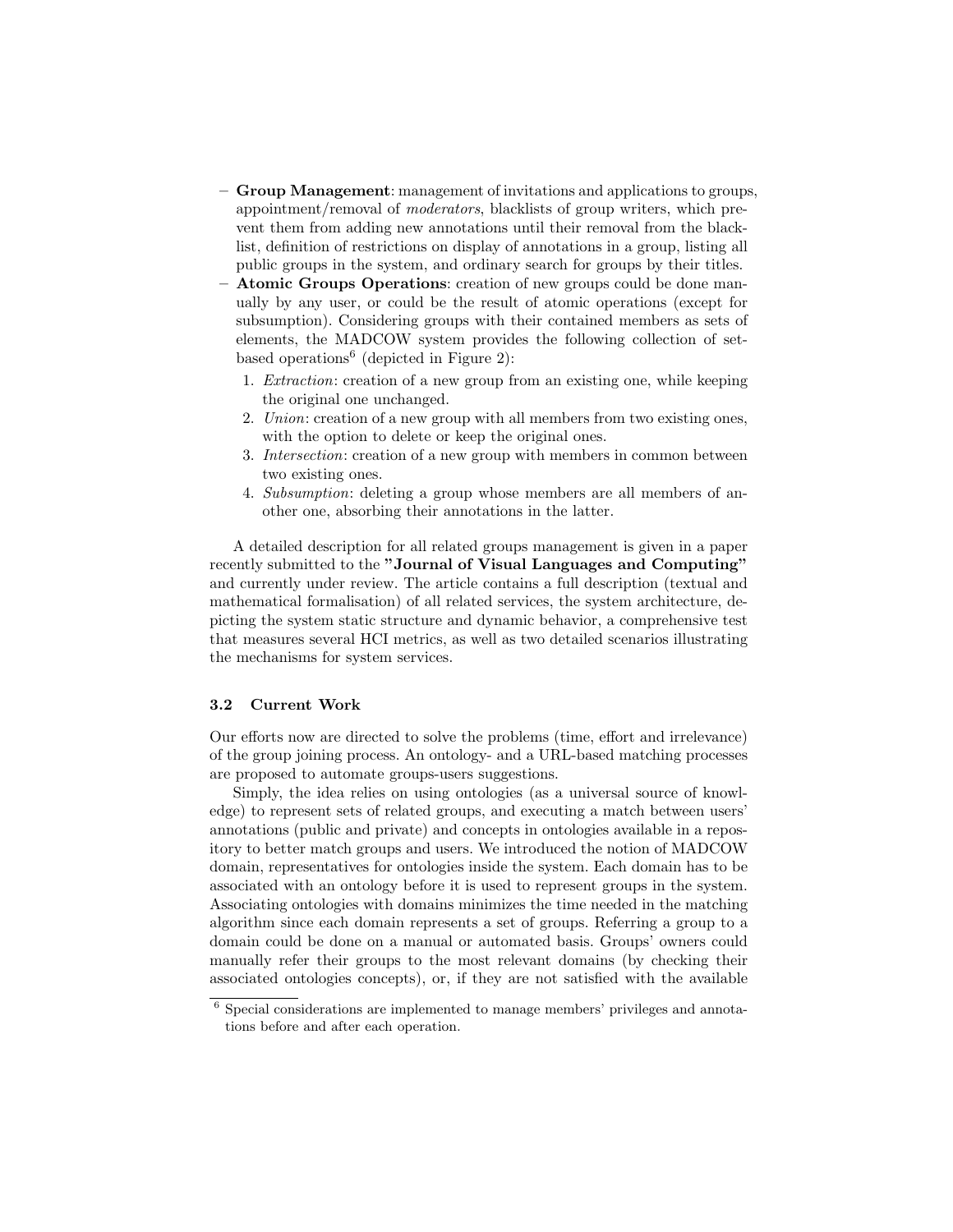

Fig. 2. A schematic view of operations on groups.

domains, they can provide the system with a set of terms that best describe the intention of their groups. The system performs a matching to present the most appropriate ontologies (ranked according to their group relevance) to let owners choose one of them. The selected ontology concepts become the group's terms.

The following pseudocode illustrates the process of associating a group with a domain. The code starts by executing the function selectGroup() that saves the selected group in the variable selectedGroup. The names of all the available domains in the system are loaded via loadDomains() that saves them in domains variable. A loop is entered which first enables the owner to select one of the domains with selectDomain(domains) function, then the execution of checkDomain(selectedDomain.getTerms()) enables the owner to check whether the domain terms represent the intention of the selected group or not. The loop keeps going till either the owner is satisfied with the selected domain, as indicated by the function checkdomain() returning true, or all the domains have been considered. In the first case the execution of associate(selectedGroup,selectedDomain) creates an association between the selected group and domain. In the second case, the owner can use the au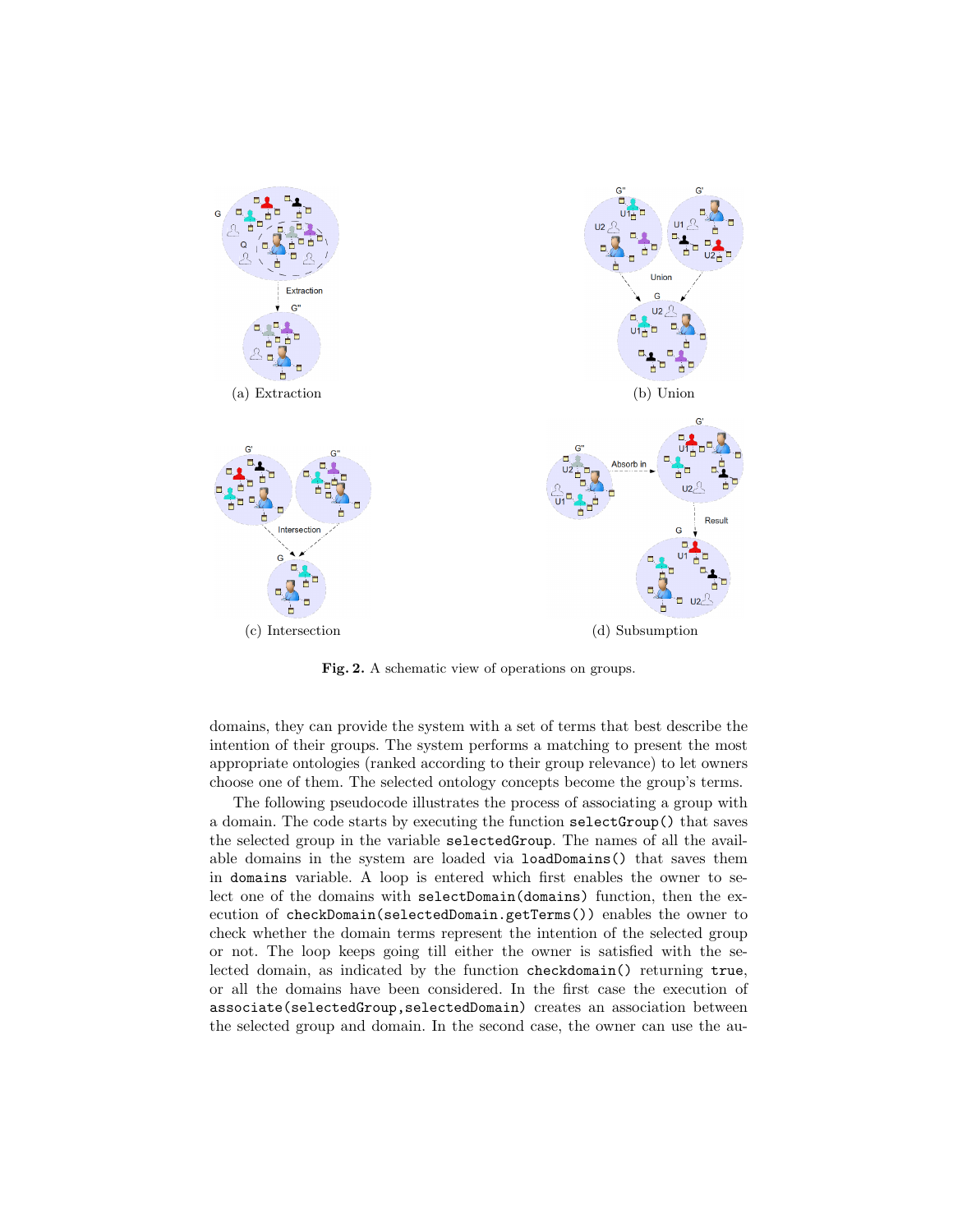tomatic support for group-domain association. This process starts by declaring an empty list matchedOntologies; then the function askForTerms() asks the owner to provide a set of terms which he or she deems representative of the group and saves them in the collection terms. A matching between these terms and the terms in all ontologies available in the Ontology Repository then takes place by executing the function CMM(). Each ontology that satisfies the matching condition is added to matchedOntologies. Finally, a call to rank() generates a ranking of all the contents of matchedOntologies according to their relevance values. The function selectOntology() enables the group owner to select the most appropriate ontology from the list of matched ontologies. The system then checks whether or not the selected ontology is associated with a domain by executing the function isAssociated(). If it is not associated, then the function associateWithDomain() is executed to associate it with a domain related to its title. In the final step, associate() generates an association between the selected group and the domain linked with the selected ontology.

```
selectedGroup = selectGroup();
domains = loadDomain( );
repeat {
  s e lected Domain = select Domain (domains);
     if ( checkDomain (selected Domain.getTerms()) ) {
       \overrightarrow{a} s sociate (selected Group, selected Domain);
       break ;
     }
} until (allDomainsConsidered ());
if (!group. checkAssociation())matchedOntologies = new List();
  terms = askForTerms();
  foreach ( ontology \overrightarrow{in} MADCOW. Ontologies)
     i f (CMM( terms , o n t o l o g y . getTerms ( ) ) >0)
m a t ch edOn t o l o g i e s . add ( o n t o l o g y ) ;
  matchedOntologies, rank():
  selectedOntology = selectOntologyif (!selectedOntology.isAssociated ())
    selectedOntology. associate WithDomain (selectedOntology. Title);
  associate (selectedGroup, selectedOntology.getDomain());
}
```
Group owners then could ask the system to suggest users to their groups. As a consequence, the system executes a textual comparison between all ontology concepts and all the tags employed by users to adorn their public annotations. The same comparison takes place when users ask the system to propose some groups to send request joins. Comparison here includes both public and private annotations of users. Figures  $3(a)$  and  $3(b)$  depict the matching between a group and an ontology and between a domain and a user, respectively.

The CMM (exact and partial) is meant to evaluate the coverage of an ontology for a given set of search terms. By assuming that a given group is characterised by a set of terms, this measure is used to calculate to which extent an ontology covers the terms provided by the group. Hence, we measure the relevance of an ontology to a group in terms of matches between group terms and ontology lexemes. We use the same measure to calculate the relevance of groups for users depending on the terms associated with a group and the set of tags employed by users to adorn their annotations.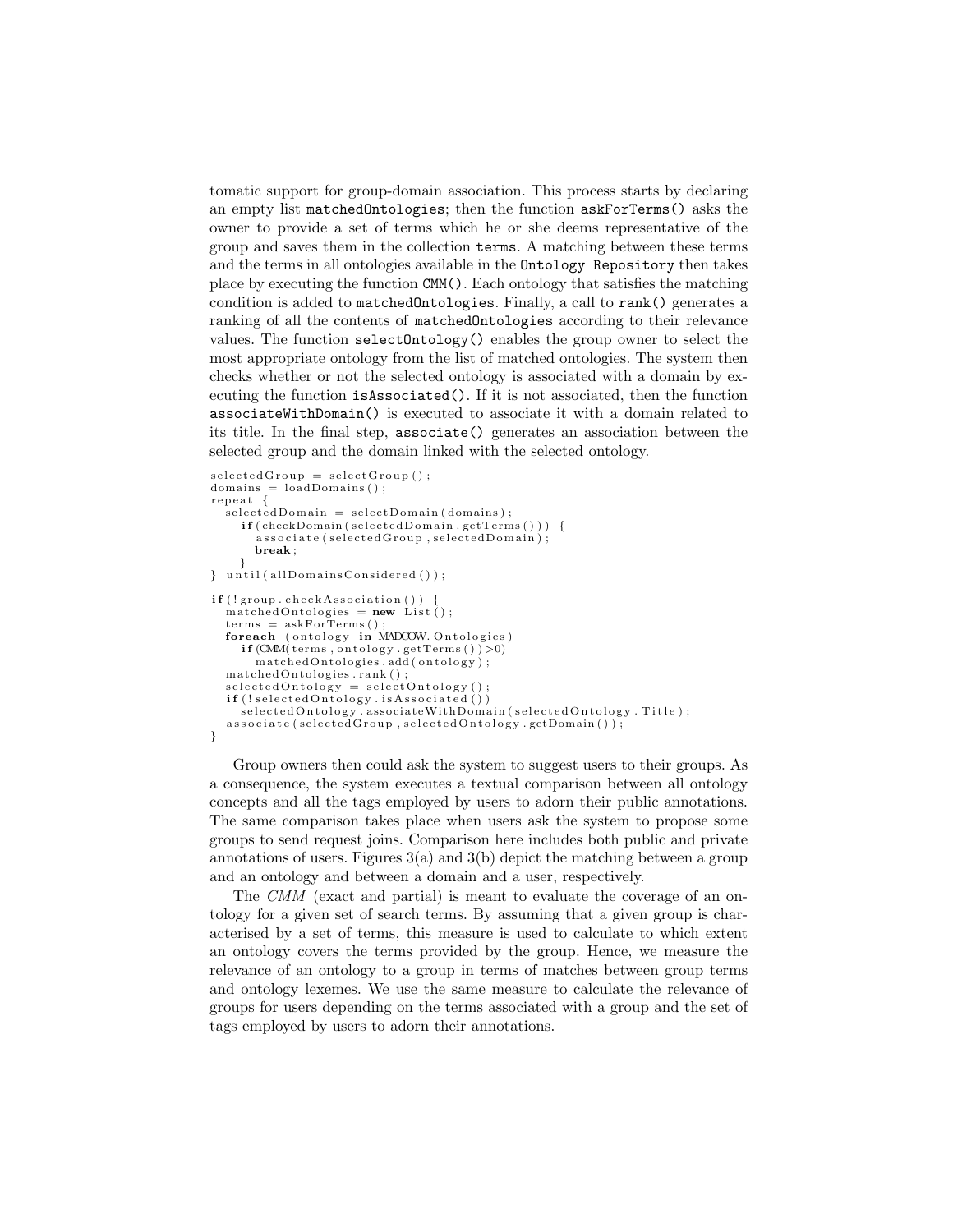

Fig. 3. A visual depiction of Group-Ontology and Domain-User matches.

Current work (with its related terms, concepts, methodology) is described in an IEEE conference accepted research [11] as well as the full mathematical representations, algorithmic approach, pseudocodes and illustrating scenario. We extended this paper in another one submitted to "2013 International Workshop on Visual Languages and Computing". In this research, we also discussed another way for automating the groups-users suggestion by matching URLs that are annotated by both group members and non-grouped users, assuming them as indicators of common interests related to the group intent. From this point of view, group authorisers could be interested in those users sharing those interests. The same process could be applied by users who are searching for interesting groups to join. URL-based matching is illustrated in Figure 4.

### 3.3 Involved Methodology

We built a repository from 6 different ontologies: Animals (with 899 concepts), Plants (709), Finance (2037), Artificial Intelligence (2386), Vehicles (168) and Viruses (296) gathered from [12]. The ontologies are composed of set of concepts (classes) that have only IS A relationship between them, with a text describing each class. Ontologies are represented via MySQL tables for faster access [13] and fast calculation of exact and partial matches. A fragment of the Entity-Relationship diagram for the ontology repository is shown in Figure 5.

We conducted a pilot test on the matching process. 17 participants were divided into 3 disjoint sets (6, 6, 5). Users from the first set created 16 various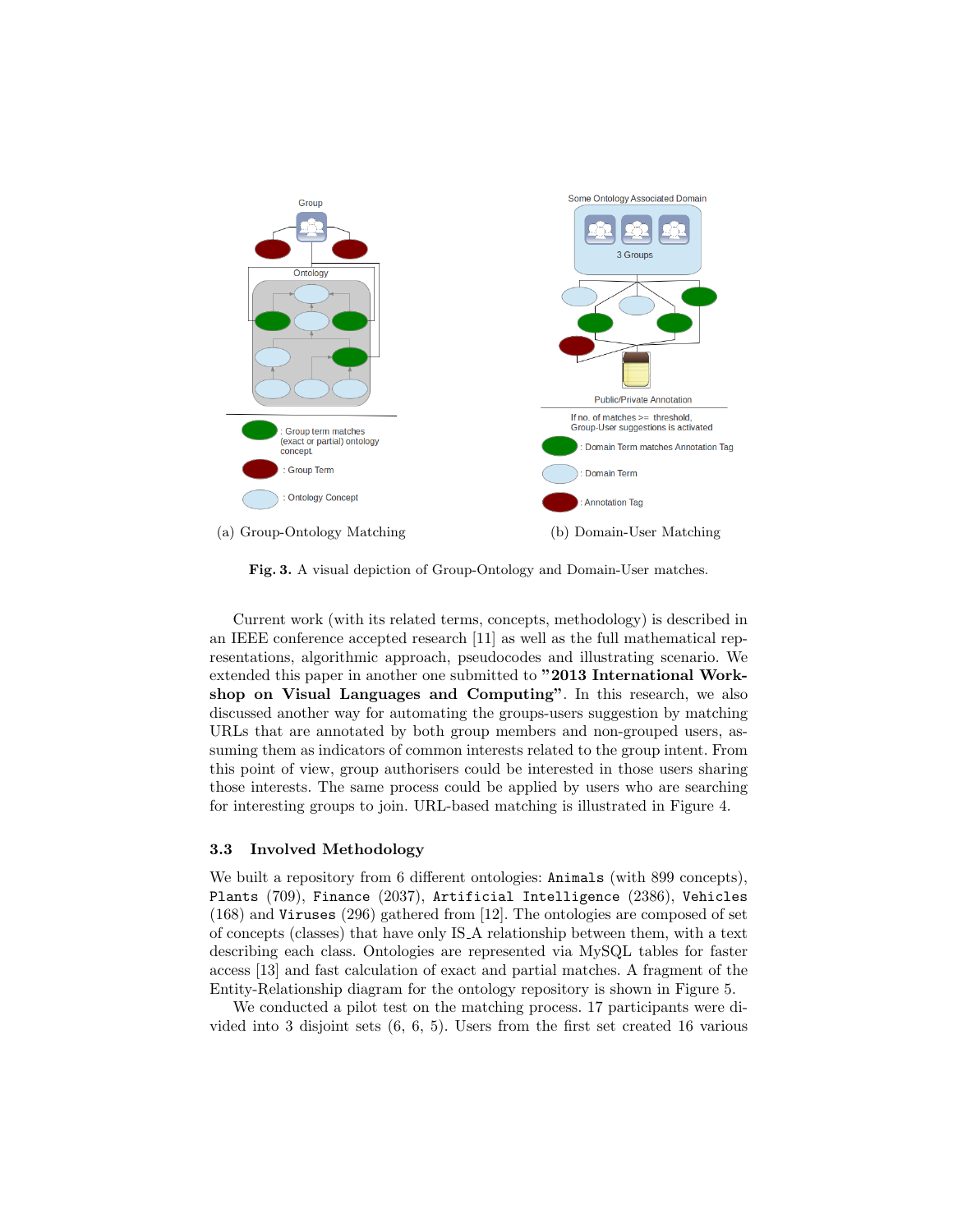

Fig. 4. URL Matching.

MADCOW groups and assigned domains for them, then manually invited participants from the second set to join the groups (20 invitations were created). These accepted the invitations and submitted annotations to the joined groups (26 annotations). Participants in the third set submitted private and public annotations (31 annotations) and all combined with suitable tags. We asked users to annotate a set of similar websites to check URL matching (for this we used 10 different websites). Group owners requested the system to suggest members and invitations were sent (9 invitations). Participants of the third set required the system to suggest proper groups and sent membership requests (12 requests). By comparing the joint duration for group owners of the processes of obtaining user suggestions / selecting users / sending invitations with that of the manual invi-



Fig. 5. A fragment of the Ontology Repository Scheme.